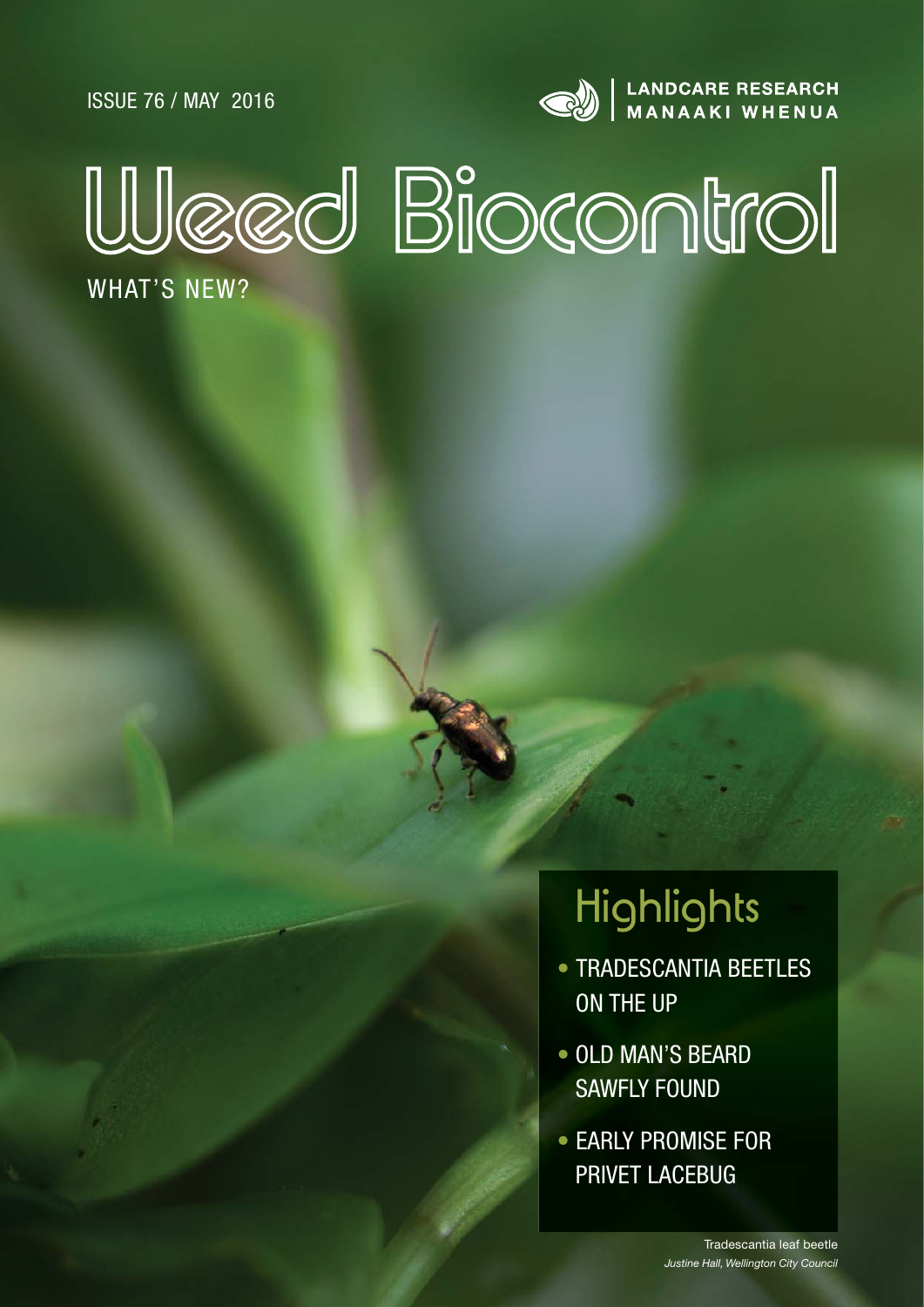| <b>TRADESCANTIA BEETLES ON</b>   |   |
|----------------------------------|---|
| <b>THE UP</b>                    | 2 |
| <b>WHAT'S HAPPENING WITH OLD</b> |   |
| <b>MAN'S BEARD?</b>              | 4 |
| <b>PRIVET LACE BUG SHOWS</b>     |   |
| <b>EARLY PROMISE</b>             | 5 |
| <b>FEASIBILITY OF BIOCONTROL</b> |   |
| <b>FOR EVERGREEN BUCKTHORN</b>   | 6 |
| <b>BARBERRY WEEVIL</b>           |   |
| <b>BREAKTHROUGH</b>              | 7 |
| <b>FARMER GRATEFUL FOR TINY</b>  |   |
| <b>BEETLE</b>                    | 8 |

### Key contacts

EDITOR: Lynley Hayes Any enquiries to Lynley Hayes hayesl@landcareresearch.co.nz

THANKS TO: Leah Kearns LAYOUT: Cissy Pan

CONTRIBUTIONS: Alison Evans



This information may be copied and distributed others without limitations, provided Landca ch New Zealand Ltd 2015 and the sourc ation is acknowledged. Unde ces may a charge be made for th ormation without the express permission of Landcare Research New Zealand Ltd 2014 ISSN 2463-2961 (Print) ISSN 2463-297X (Online)

### www.landcareresearch.co.nz



## Contents Tradescantia Beetles on the Up

Beetles brought to New Zealand from Brazil to control tradescantia *(Tradescantia*  fluminensis) have found a new home on Mt Victoria in Wellington, after being released there by Conservation Minister Maggie Barry and Wellington Mayor Celia Wade-Brown in March. Tradescantia is one of the 'dirty dozen' weeds that are the current focus of a new campaign called the "War on Weeds" to reduce the spread of unwanted plant pests. Tradescantia has been growing rampantly in native bush remnants and people's gardens for decades now. But the three beetle species introduced to help stop the spread of this weed, the tradescantia tip beetle (*Neolema abbreviata*), tradescantia leaf beetle (*Neolema ogloblini*) and tradescantia stem beetle (*Lema basicostata*), are establishing well and starting to knock back the plant at release sites.

"Tradescantia is a significant environmental weed that prevents natural regeneration of native plants and changes the processes on the forest floor that sustain biodiversity," said Quentin Paynter, who helped to discover these beetles.

Since the first release of the leaf beetle in 2011 at Mt Smart in Auckland, the beetles have been gradually increasing in number. "The leaf beetles got off to a slow start at Mt Smart, possibly due to the less than ideal weather conditions around the time of their release in late autumn," said Quentin, who has been following their progress. Despite their slow start at this site, the damage to the tradescantia is becoming obvious now, with large patches of dead plant material visible (see photo).

At other release sites the beetles have multiplied more quickly and the damage to the tradescantia has been more visible as a result. Northland and Taranaki Regional Councils have been able to begin harvesting beetles from initial release sites to spread around their regions. The beetles are also proving to be very popular, with some groups now rearing their own on potted plants to boost numbers available for release. The Wellington Botanic Gardens, for example, are breeding up all three species of the beetles with the intention of releasing them in Wellington's parks and reserves. The first such release was made by the Minister and Mayor at Mt Victoria, and it is hoped there will be many more to come.

Furthermore, a stem beetle site in Marlborough visited this autumn again showed that this insect alone can have a rapid impact on tradescantia. "At Waikakaho I estimate around 10 m<sup>2</sup> of the weed had collapsed and disappeared at the release point, after only 3 years, with heavy damage around the edge out for another 20 m," described Lindsay Smith. The beetles appeared to have not spread much beyond that though as yet.



Minister Barry and Mayor Wade-Brown releasing tradescantia leaf beetles.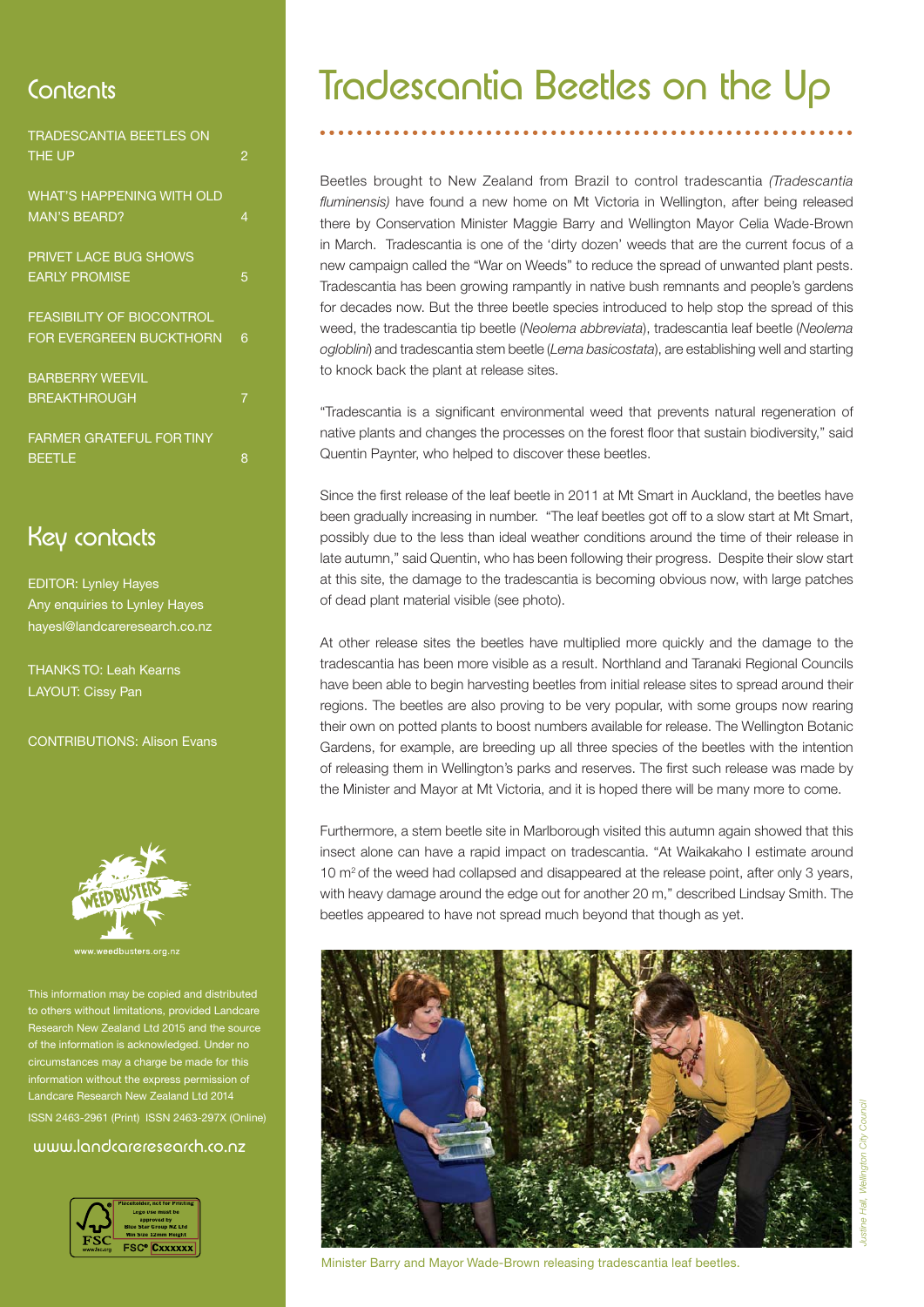"Now that we are confident that the beetles will establish on tradescantia throughout New Zealand, we have started to ask more complex questions that will hopefully demonstrate the benefits of these biocontrol agents," Quentin said. This autumn a joint project has been set up on the Hikurangi floodplain (at the head of the Kaipara Harbour catchment) called 'Living Water'. Living Water is a 10-year partnership between Fonterra and the Department of Conservation working with farmers, iwi, conservation groups, schools and other agencies to improve the ecosystem health of five key catchments in significant dairying regions throughout the country. Bev Clarkson, a wetlands expert at Landcare Research involved in the Living Water project, is passionate about seeing biodiversity restored in the tōtara and kahikatea remnants that form part of the floodplain habitat. "The Hikurangi floodplain is considered a 'biodiversity hotspot' and although it is fragmented, it still supports important forest habitat and wetlands containing threatened plant species," said Bev. "The aim is to improve the biodiversity values of the forests found on the Hikurangi floodplain and to achieve this, we need to be able to control tradescantia, which has been identified as a fundamental problem," said Bev. "The ability of the forest to replace itself is severely compromised by the presence of tradescantia, which is widespread and forms dense 'mats' (up to 1 m deep in places) that prevent native seedling regeneration." she explained. "The Living Water project considers the biocontrol of tradescantia as a key restoration opportunity and is very supportive of the initiative," said Bev.

So Bev and Quentin have teamed up to establish a research trial at four of the forest remnants to determine how efficiently the beetles control tradescantia, how far they move into the forest fragments over time, and to assess habitat recovery in terms of biodiversity values such as native insect diversity. "We have collected baseline data on insect diversity using malaise and pitfall traps and will repeat the same methods in 2−3 years' time to see if there has been any change as a result of the tradescantia beetles being present," said Bev. They are also comparing the effectiveness of the beetles with more traditional control methods such as manual weeding. Weeding has been done in the past by volunteers in an attempt to reduce the spread of the weed, and to replicate the natural flooding that used to occur across the floodplain prior to man-made changes to the hydrology of the region. There are promising signs already that the beetles are settling in well and we will share results from this trial in future issues.

*Biocontrol of tradescantia has been funded by the National Biocontrol Collective and the Ministry of Business, Innovation and Employment as part of Landcare Research's Beating Weeds programme. The Hikurangi biodiversity restoration project is funded by the Biological Heritage National Science Challenge, MBIE (Restoring Wetlands and Beating Weeds programmes)*  *and the Fonterra/DOC Living Water Programme. Information about the War on Weeds is available at: http://www.doc.govt. nz/our-work/war-on-weeds/* 

#### CONTACT: Quentin Paynter

paynterq@landcareresearch.co.nz



the trial in the Hikurangi.



Leaf beetle damage at Mt Smart.



Stem beetle damage at Waikakaho.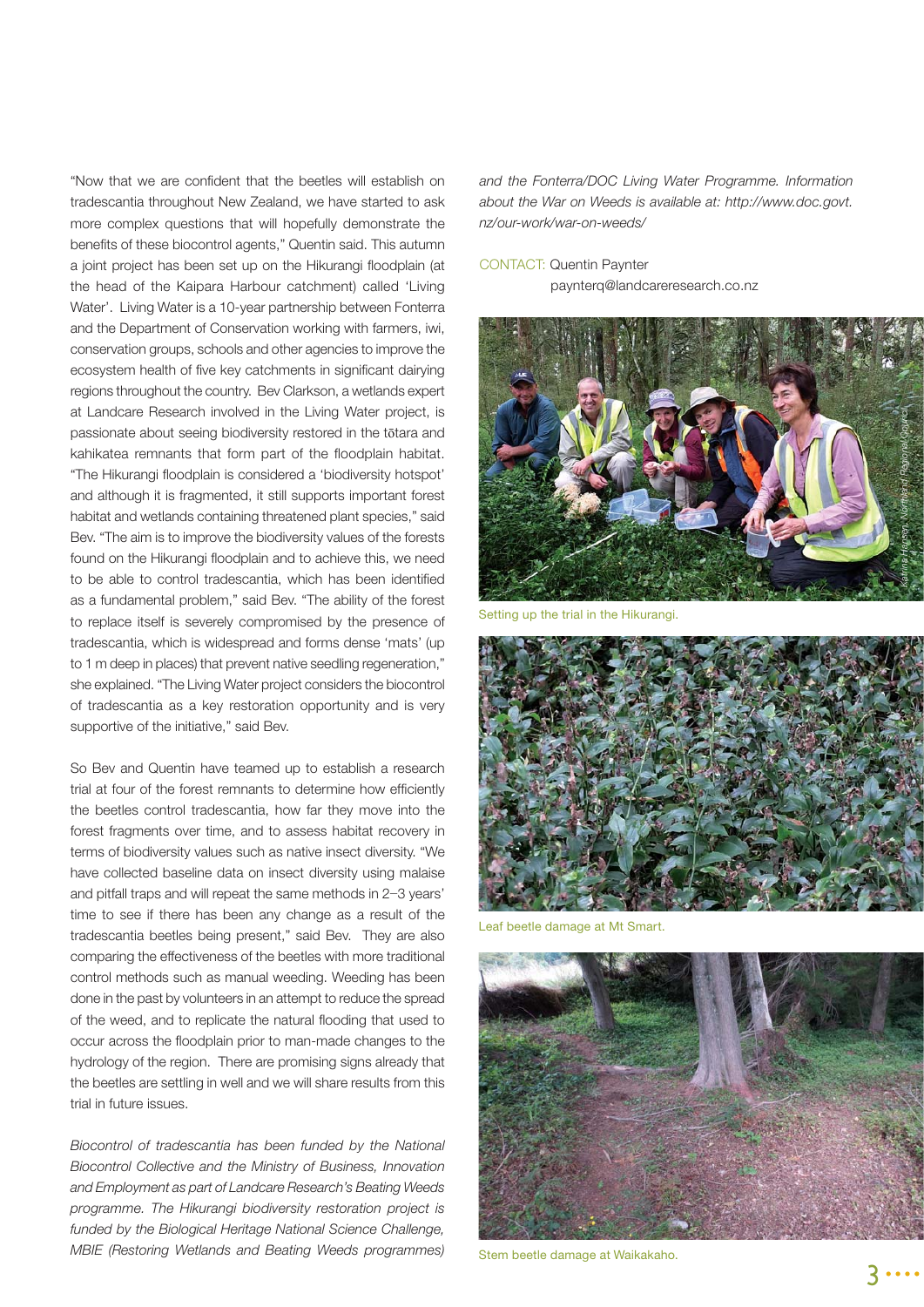Old man's beard (*Clematis vitalba*) has proven to be a challenging biocontrol target. Since we have many valued native *Clematis*  species in New Zealand biocontrol agents need to be highly host-specific, and surveys in the native range did not yield a long list of candidates worthy of further study. Three agents have been released in New Zealand to date.

The first agent released, back in 1996, was a leaf-mining fly (*Phytomyza vitalbae*) that showed early promise, establishing readily and dispersing throughout New Zealand within a couple of years. But unfortunately it did not take long for its own natural enemies to catch up. While mining of leaves is now common on old man's beard, six native and two exotic parasitoids, generally keep the leaf miner populations lower than the threshold needed to impact on the growth of the plant. However, damaging outbreaks do sometimes occur. "We saw heavy mining this autumn at Ashburton and on Banks Peninsula," reports Hugh Gourlay.

The second agent, released around the same time as the leaf miner, was believed to be a superior strain of a fungus (*Phoma clematidina*). This fungus was already present New Zealand but only causing cosmetic damage to old man's beard in the autumn. Initially heavy damage was observed at release sites, but this did not persist. Subsequent studies could find no trace of the released strain, and it is possible that it was outcompeted by other fungi on old man's beard, some of which studies have shown occur as symptomless endophytes that may confer disease resistance to the plant.

The third agent, a sawfly (Monophadnus spinolae) was released with high hopes in 1998. Although a rare insect in its native range in Europe, each larva can consume several leaves, and it was hoped that it might be able to complete three generations a year here. Other sawfly species, such as the willow sawfly



Lynley finds a sawfly in the field.

4

(*Nematus oligospilus*), which self-introduced to New Zealand in 1997, can be damaging pests. However, the old man's beard sawfly proved to be a difficult insect to mass rear. With much perseverance enough were produced to make 16 releases at 14 sites from the Bay of Plenty to Otago before the rearing colony died out. It is thought that the rearing colony probably became too male-dominated and too inbred. If conditions are not good for mating the females produce unfertilised male eggs. Six sites quickly succumbed to floods or human disturbance and, since no sign of the sawfly was ever seen in the field, it was thought to have failed to establish.

Recently the merits of having another attempt at establishing the sawfly have been considered, given the ongoing seriousness of the old man's beard problem in many regions. Before investing in such an undertaking, it was agreed that surviving release sites should be checked once more at the optimal time of the year. Lynley Hayes, along with Robin Van Zoelen and Lindsay Grueber (Tasman District Council) checked a site near Nelson in January. Nearly 3000 sawflies were released here in 2002, by far the largest release made, and the larvae were initially covered with mesh to protect them from being eaten by birds. The site has since been highly modified to provide better flood protection, and much of the old man's beard had been removed to make space for native plantings, so the trio's expectations were low. However, clumps of old man's beard remain at the site and Lynley discovered one of the distinctive white caterpillar-like larvae on the second clump examined. "However, 2 hours of searching only yielded another two larvae and one adult, so the sawflies remain rare at this site," confirmed Lynley. Reasons for the low population may be that it is inbred or taking a hit each year from wasps. "We hoped that we might find sawflies elsewhere, so we could have a go at creating a new rearing colony with increased genetic diversity, and then release the progeny in a wasp-free area, to see if that could yield better results. However, that hope was dashed when no sawflies were found at any of the other release sites. Given that wasps are likely to be a limiting factor for sawflies in New Zealand, we recommend focussing instead on two remaining options that are not likely to be affected in this way," said Lynley.

One of these is a bark beetle (*Xylocleptes bispinus*), known to regularly kill vines in Europe, which was investigated by colleagues at CABI in Switzerland early on, but proved difficult to test. Tests in confined spaces, and attempts to use cut stems of native *Clematis*, shipped from New Zealand, proved unsatisfactory, and the work was discontinued without resolution due to a lack of funding. When it became clear that the three agents released in New Zealand were unlikely to do the job required, the bark beetle option was revisited and a field trial in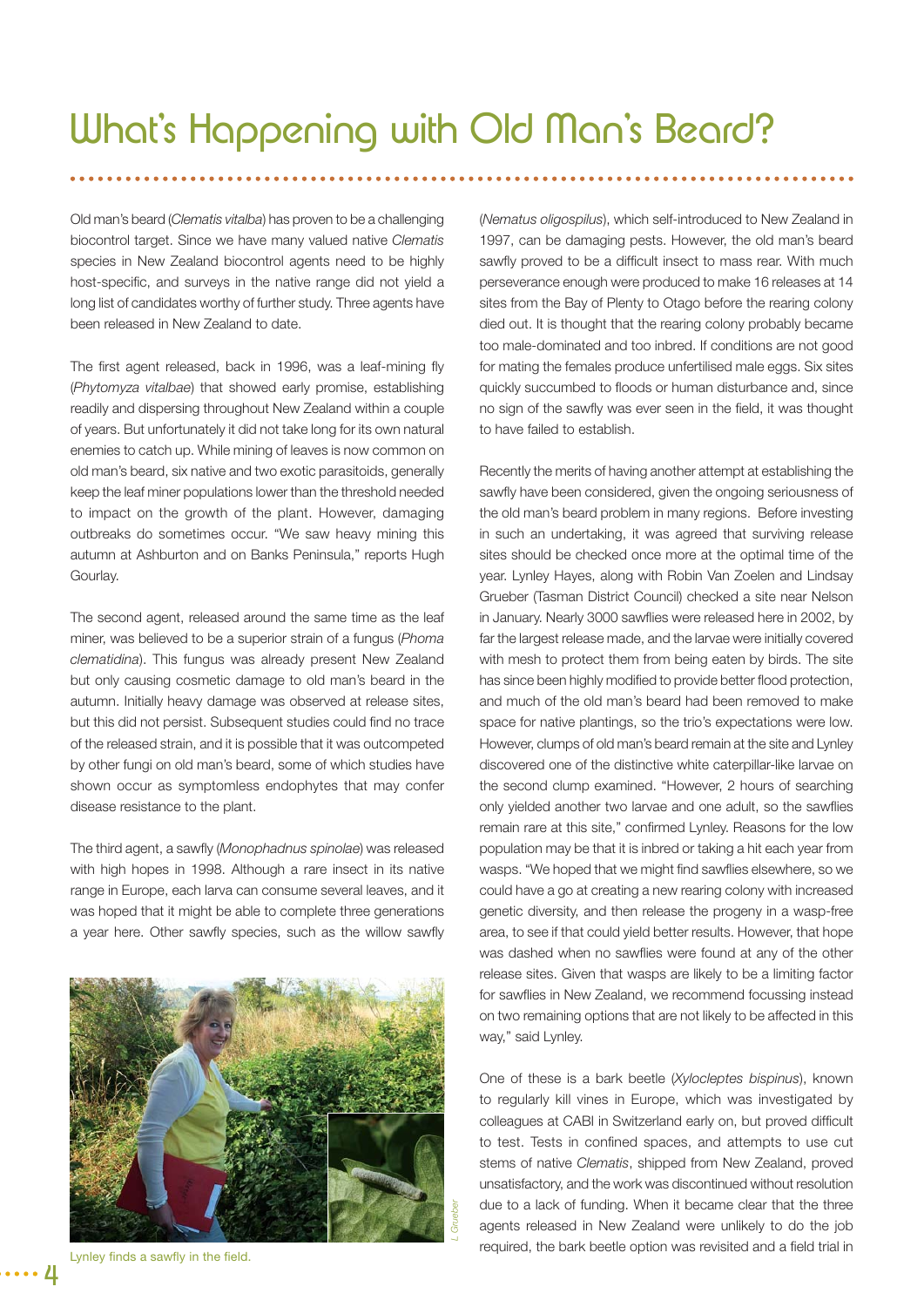the native range deemed the way to go. Frustratingly, several attempts to set up such a field trial in the UK were unsuccessful as New Zealand native *Clematis* plants failed to thrive due to the cooler climate, severe storms and even rabbit browsing. So arrangements were made with a botanical garden on the Isle of Wight, which offers a milder climate and has native populations of the bark beetles. Even then, some plants were lost before they were planted out, due to a severe winter storm damaging the glasshouse they were being stored in! But finally in the last couple of years New Zealand native *Clematis* plants have been successfully established at the garden, allowing the field trial to get underway. More plants, recently shipped over to boost numbers, will be added this spring. "Results are still several years away," warned Hugh. In breaking news, some funds have been secured from councils seriously affected by old man's beard that will allow us to also import some bark beetles into containment in 2017 and undertake studies that will complement the field trials. The other option is a leaf and bud galling mite (*Aceria vitalbae*) not found during the original surveys that only came to light more recently. The mite stunts the new growth and is likely to be highly host-specific. However, again a range of unexpected setbacks to studying this agent occurred, which have only recently been overcome. Several attempts to establish a mite colony in containment at Lincoln were unsuccessful after shipments were delayed in transit or heavily diseased," explained Lindsay Smith. At that point, mite expert Dr Biljana Vidovic from the University of Belgrade, Serbia, hand-delivered a colony of mites but plant quality issues then emerged that could not be treated without harming the mites and the colony was lost. The narrow window in which mites can be collected in the field further complicated matters. At that point it seemed more feasible to attempt the host-testing in Europe. "The logistics of shipping all the test plants successfully to Serbia took some time to overcome," said Lindsay. However, testing is now well underway and is expected to be completed soon. With a bit of well overdue luck, an application to the Environmental Protection Authority to release a potentially useful new agent for old man's beard might well be possible later this year.

*This project is funded by the National Biocontrol Collective.*

#### CONTACT: Lindsay Smith

 smithl@landcareresearch.co.nz Hugh Gourlay gourlayh@landcareresearch.co.nz

### Privet Lace Bug Shows Early Promise

The Environmental Protection Authority (EPA) granted approval to release the privet lace bug *(Leptoypha hospita)* in May 2015. Waikato Regional Council was the applicant on behalf of the National Biocontrol Collective. This is the first agent to be used against Chinese privet (*Ligustrum sinense*) both in New Zealand and worldwide. The lace bug adults and nymphs pierce and suck the sap from the privet leaves, damaging the leaf tips and, if the attack is severe, causing defoliation, all of which reduces the vigour of the plant. The lace bugs have fortunately proven to be relatively easy to rear, which allowed 11 releases to be made last spring/early summer in the Auckland, Bay of Plenty, Waikato and Wellington regions.

Visits this autumn to an Auckland site have generated an early surge of excitement. It is not unusual when releasing weed biocontrol agents to not be able to find any sign of them, or only very subtle indications for the first few years following release. However, at Mt Richmond seedling plants in the shade were clearly showing signs of attack, with much bleaching of the leaves, after only a few months. "This early sign in the field, on top of damage observed to plants in our rearing colony, augers well that the lace bug will establish and be able to cause considerable damage to Chinese privet," said Quentin Paynter. In its native range (China) the lace bug is reported to attack a range of privet species in addition to Chinese privet. Host-range testing has indicated that other *Ligustrum* species present in



Small plant showing lace bug damage.

New Zealand, such as the larger tree privet (*Ligustrum lucidum*) are also potential, but less-preferred hosts.

It is not certain how many generations of the lace bug will be produced per year in New Zealand, but at least two are likely. It is also not certain whether additional agents will be needed to provide sufficient control of weedy privet species in New Zealand. For now it is a matter of wait and see, but the project is off to a good start.

*This project is funded by the National Biocontrol Collective.*

CONTACT: Quentin Paynter paynterq@landcareresearch.co.nz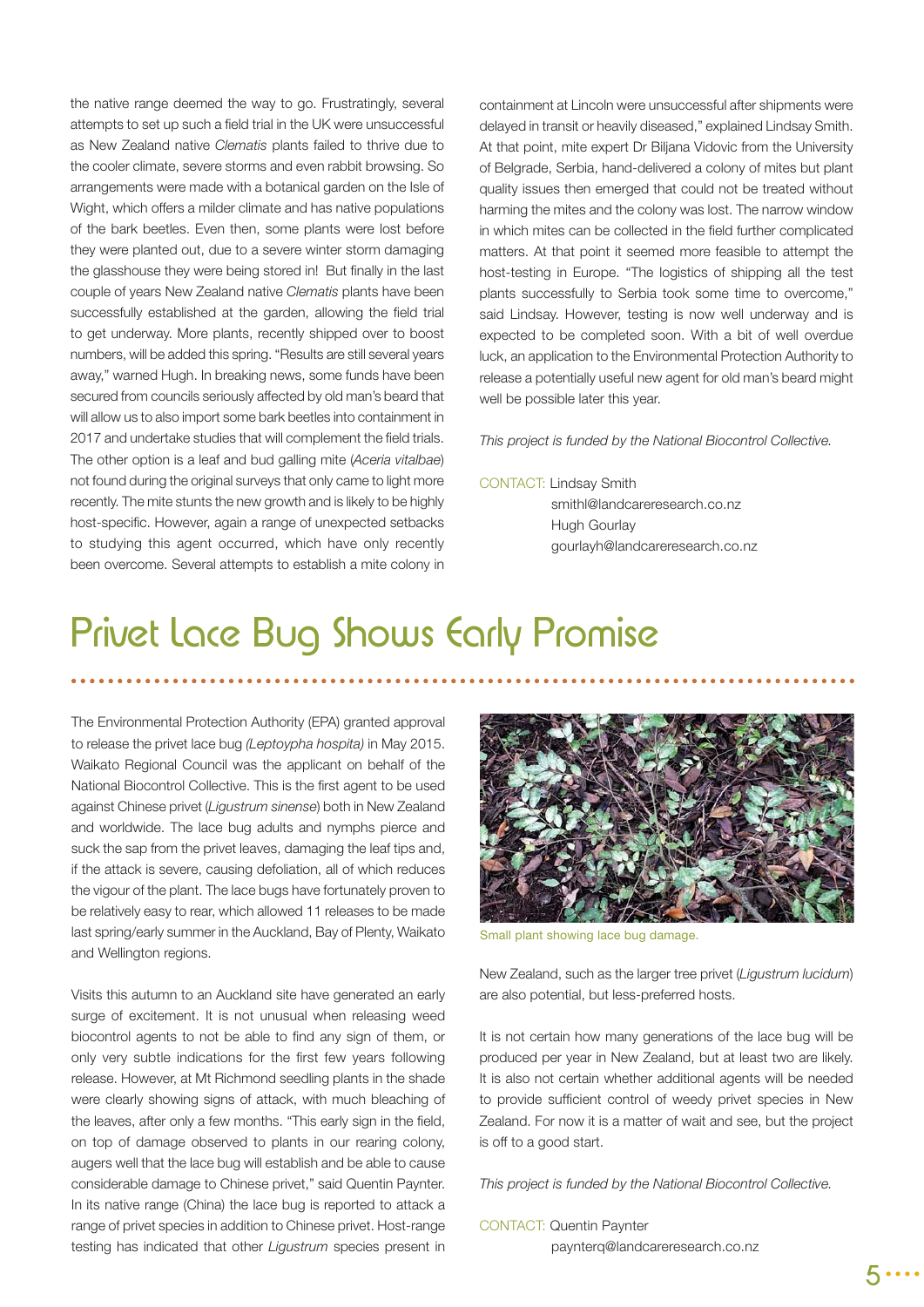We were recently approached by Auckland Council (AC) to take a look at biocontrol options for evergreen buckthorn (*Rhamnus alaternus*), which is threatening coastal and offshore island native plant communities. This is another species that originates from North Africa, Asia, the Mediterranean and parts of Europe, but its weedy threat has been largely overlooked in the past because it has spread slowly relative to other plant pests. Evergreen buckthorn is an attractive ornamental plant with, as its name suggests, thorns, and small, green, fragrant flowers that are pollinated primarily by insects. Once pollinated, the plant produces poisonous red berries. When ripe, the berries become attractive to birds, which transport the seed to new places.

*"Rhamnus* is a major weed of the inner Hauraki Gulf and we have an active control programme on Waiheke and Rakino Islands but it is often difficult to access the plants unless you have abseiling equipment," said Holly Cox, who is a senior regional advisor for plant biosecurity at AC. "DOC is also managing the weed on Rangitoto and Motutapu Islands. But the problem is that it grows abundantly in people's gardens along the coast of the Waitemata Harbour on the North Shore and eastern suburbs, which means that the birds can easily bring the seeds over to the islands," Holly said. "We are looking at biocontrol as an option because in places it is really dense, dominating coastal cliff habitats, altering the ecology and limiting the opportunities for native plant recruitment," Holly added.

Evergreen buckthorn can also be found in a number of other places around New Zealand from Northland to Otago, so it is very adaptable, growing at a range of altitudes and latitudes. The plants are drought tolerant, with a persistent seed bank that germinates quickly following fire, and are also frost resistant. These are all characteristics of competitive, invasive plants," said Ronny Groenteman, who has been leading the feasiblity study.

"In northern Spain, which has a similar climate to New Zealand, evergreen buckthorn grows from sea level to altitudes of 1300 m," Ronny said. "There are several things that make evergreen



buckthorn a good target for biocontrol, such as having no closely related indigenous species in New Zealand and not being a favoured ornamental plant. Also, it is a difficult plant to control using herbicide because it grows amongst native plants that are susceptible to the same chemicals. This is one of the main reasons that biocontrol is potentially the only cost-effective option for this plant in the longer term," Ronny confirmed.

Biocontrol has been explored overseas for two other closely related buckthorn species, *R. cathartica* and *Frangula alnus,*  which have become invasive in North America. However, because that part of the world has closely related native plants, no insect agents could be found that were sufficiently host-specific to use as biocontrol agents. Plant pathogens may yet offer some hope down the track. Several fungal pathogens have been isolated from *Rhamnus* species that could be possible candidates.

With respect to evergreen buckthorn, fourteen species of host-specific insects and one rust fungus have been reported in the literature, and dedicated surveys may well reveal more natural enemies. The potential of the pathogen and at least eight of the insects (including five species of psyllids, two butterflies and a gall midge) appear to be worth examining further.

Ronny considers evergreen buckthorn to be an 'intermediate' target in terms of predicting biocontrol impact but warns that it would likely be a relatively expensive target, given that the project would have to start from scratch. For such projects the cost of developing biocontrol agents is historically on average \$475,000 per agent, and generally 2–3 agents are needed.

Ronny has identified a number of useful next steps. These include undertaking a baseline survey of natural enemies already present in New Zealand on evergreen buckthorn, including organisms that might disrupt a biocontrol programme, and a molecular study to pinpoint the exact geographic location that the New Zealand material originated from in order to inform native range surveys for potential agents. Another useful step would be to conduct a cost-benefit analysis of how different control options compare, including a 'doing nothing' approach. Ideally, this would consider future weed spread scenarios and include the economic impact of controlling the weed on offshore islands in the Hauraki Gulf that are managed as wildlife refuges.

*This feasibility study was funded by Auckland Council.*

CONTACT: Ronny Groenteman groentemanr@landcareresearch.co.nz

Evergreen buckthorn on Motukaha Island

6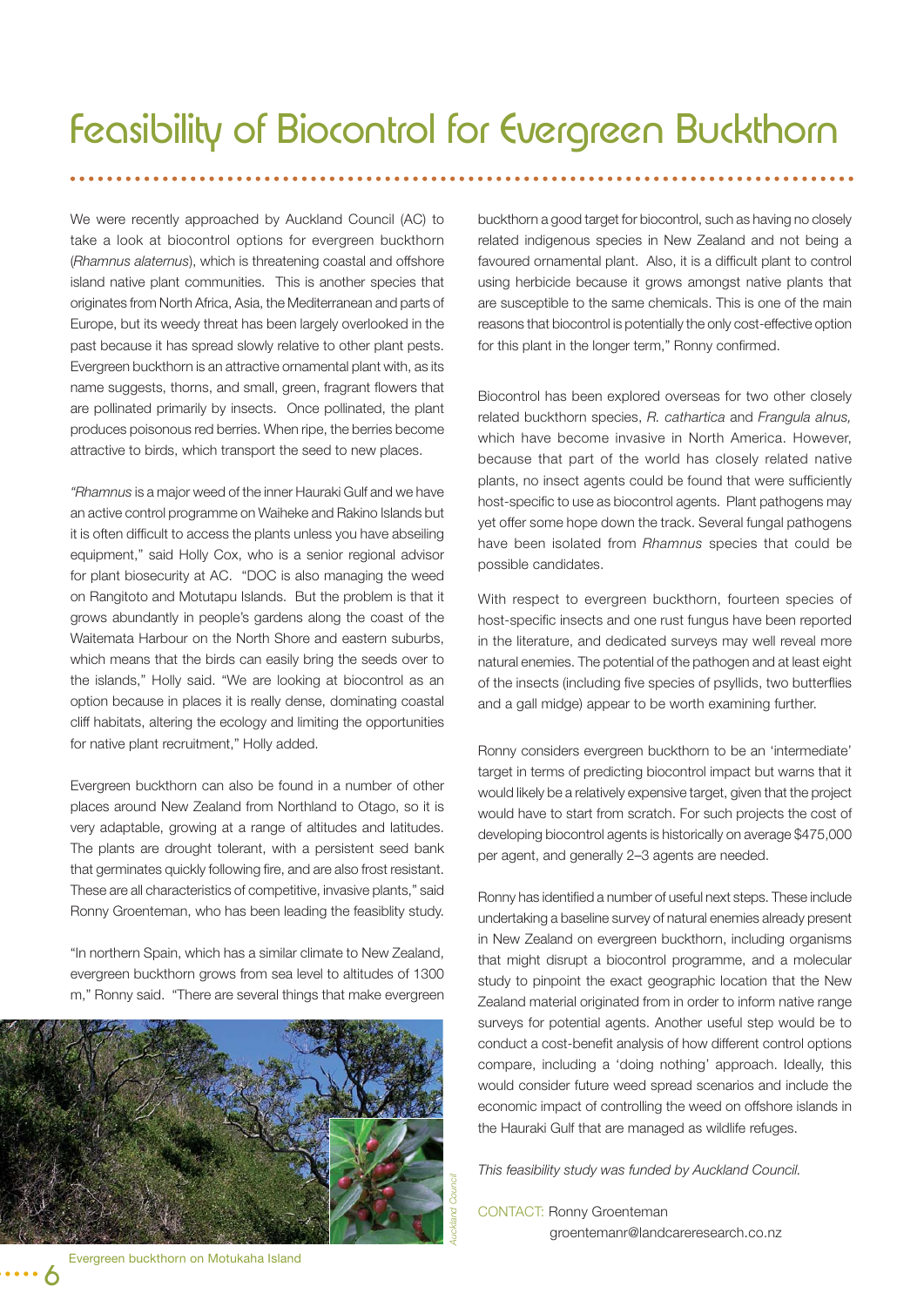### Barberry Weevil Breakthrough

Widespread releases of a seed-feeding weevil (*Berberidicola*  exaratus) finally got underway last summer with batches of weevils sent off to new homes in Southland, Wellington and Manawatu-Wanganui. While Darwin's barberry (*Berberis darwinii*) is problematic currently in only a few regions of New Zealand, it has strong potential to become another 'gorse' of the future. A key challenge in managing this prickly plant is that birds readily feed on the abundantly-produced berries, which helps it to spread and re-infest cleared areas. Clearing infested areas is no small task. It has been estimated that 37 person days were required to cut and stump treat a 3.3 ha Darwin's barberry infestation in Wellington.

The female weevils lay eggs inside the developing fruits, and the resulting larvae damage or entirely consume the developing seeds. There is one larva per fruit. Host-testing has suggested that the weevil will also attack the seeds of the next weediest barberry species in New Zealand (*Berberis glaucocarpa*), and possibly some closely-related ornamental species (such as *Berberis thunbergii*) to a lesser extent. The latter might have the added bonus of helping to prevent more barberry species from becoming future weeds while not detracting from their appearance. Although the weevil was approved for release by the Environmental Protection Authority in 2012, some unexpected challenges cropped up that we have needed to overcome before widespread releases could begin. A flower-feeding weevil (*Anthonomus kuscheli*) was also approved for release, but efforts are being made to establish the seed weevil first. Neither weevil has been used as a biocontrol agent anywhere in the world before.

"The first challenge we ran into was that Darwin's barberry does not like being grown in pots, and especially not under artificial conditions, such as in our containment facility," said Hugh Gourlay. The plants would abort most of their flowers and fruit and produce little new growth, all of which we needed to rear the weevils. With mass rearing ruled out, we then explored direct field release options. Our Chilean collaborator, Hernan Norambuena, sent us a large shipment of over-wintered adult weevils in spring 2013, but hopes of direct field releases were dashed when we found they were infected with microsporidia and parasitic fungi, something we had not encountered with earlier shipments. Further research that spring showed that not all populations of the weevils in Chile were diseased, so material collected from 'disease-frees sites' was shipped to New Zealand in early spring 2014. "It was therefore a blow to discover infection in these shipments too," said Hugh.



Larva consuming Darwin's barberry seed.

together, but was not passed on via the eggs to offspring (which become infected later on). So we asked Hernan to send us larvae inside infested fruits later in spring 2014 and were relieved when they proved to be disease-free. "We originally planned to hold the subsequent new adults in cages over the winter and release them in spring. However, the new adults were not doing well, likely due to the lack of new growth on our sulky potted plants, so we decided to release them instead into a field cage where they had a better chance of finding what they need," said Hugh. So in April 2015, with the help of Randall Milne (Environment Southland), the first release of around 100 weevils was made in Southland.

We had proved that direct release of a small number of weevils was possible, but could we successfully bulk this up? We asked Hernan if he could collect a much larger shipment of infested fruit, which he did, and, to be on the safe side, hand carried them to New Zealand. This shipment produced 1260 healthy weevils. The plan now is to repeat the exercise again this spring to allow a similar number of releases to be made. "We will repeat this process until no further releases are needed," said Hugh.

As well as these efforts to shut down the reproductive ability of the plant, we are also seeking an agent that could damage the plants themselves. Surveys revealed the best likely candidate to be a rust fungus (*Puccinia berberidis-darwinii*). We have imported rust-infected plants from Chile into our pathogen containment facility in Auckland for further study. No-one has worked with this rust before, so there is a bit to learn, including some experimentation to work out infection processes so host-range testing can get underway.

*This project is funded by the National Biocontrol Collective.* 

#### We then hypothesised that perhaps the disease became prevalent during winter when the weevils hibernate closely CONTACT: Hugh Gourlay